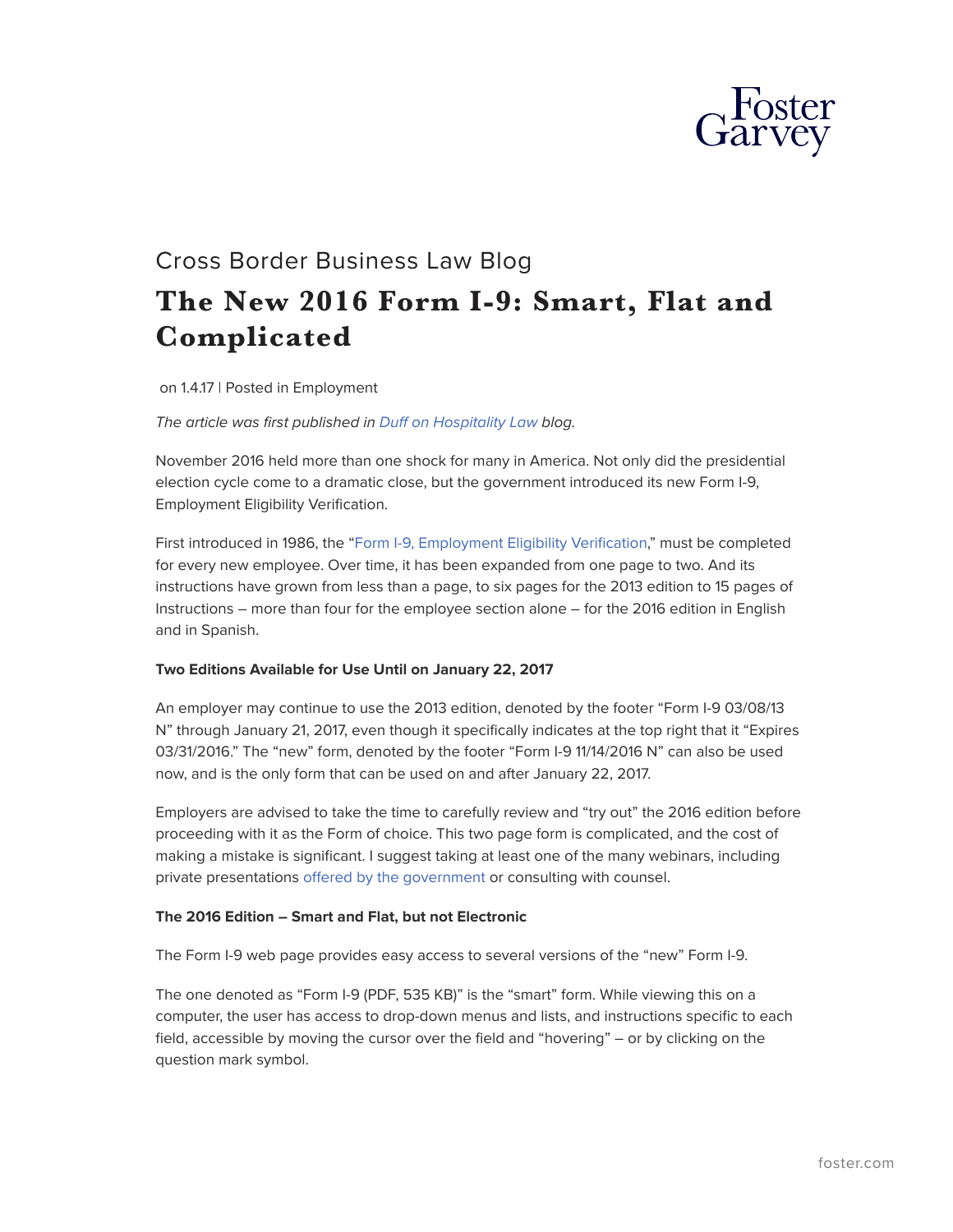

The "smart" version can be completed on a computer while on-line, but USCIS recommends downloading it using the latest version of Adobe Reader and then completing it before printing, signing and dating it. Employers have reported problems using the Chrome web browser. The government has issued special instructions for downloading the "smart" form on the ["What's New"](https://www.uscis.gov/i-9-central/whats-new) link at [I-9 Central.](https://www.uscis.gov/i-9-central)

Don't confuse the "smart" form with an "electronic" Form I-9, which is a completely different issue, subject to significantly more requirements. The "smart" form is still a "paper" form and requires an original (often called "wet") signature by the employee and the employer's representative.

The second document is titled "Form I-9 Paper Version. (This version is unfillable and must be printed for completion on paper only.) (PDF, 73 KB)." But don't refer to this as the "paper version," because this version and the "smart" version must both be printed on paper, signed and dated. It may be better to refer to this version as the "flat" version. It cannot be completed on a computer, whether while on-line or after downloading. It must be printed and completed by hand.

You'll also find a Spanish language Form I-9, which is "fillable," but not "smart." It, too, must be printed, signed and dated. But note that this Spanish language version can be used only by employers and employees in Puerto Rico. Spanish-speaking employers and employees in the 50 states and other U.S. territories may print this for their reference and even use the Spanish language instructions, but may only complete the English language form to meet employment eligibility verification requirements.

#### **Important Protocols**

Employers should be sure to provide all those who have accepted an offer of employment with the full Instructions to the Form I-9 (whether by computer, on paper, or even as laminated pages at the worksite), the two-page Form I-9, and the one-page "Lists of Acceptable Documents." Employers must retain only the two-page Form I-9 for the prescribed period double-sided is acceptable but not required.

#### **Complicated and Confusing**

Until January 22, 2017, we have two editions of Forms, two different sets of Instructions, dropdown instructions for the 2016 "smart" version, and the 66‑page M-274, *Handbook for Employers, Guidance for Completing Form I-9* that does not fully explain or relate to the 2016 edition. The government has promised that a new, more detailed M-274 will be introduced by no later than January 22, 2017. This combination of documents is bound to create confusion and consternation among users.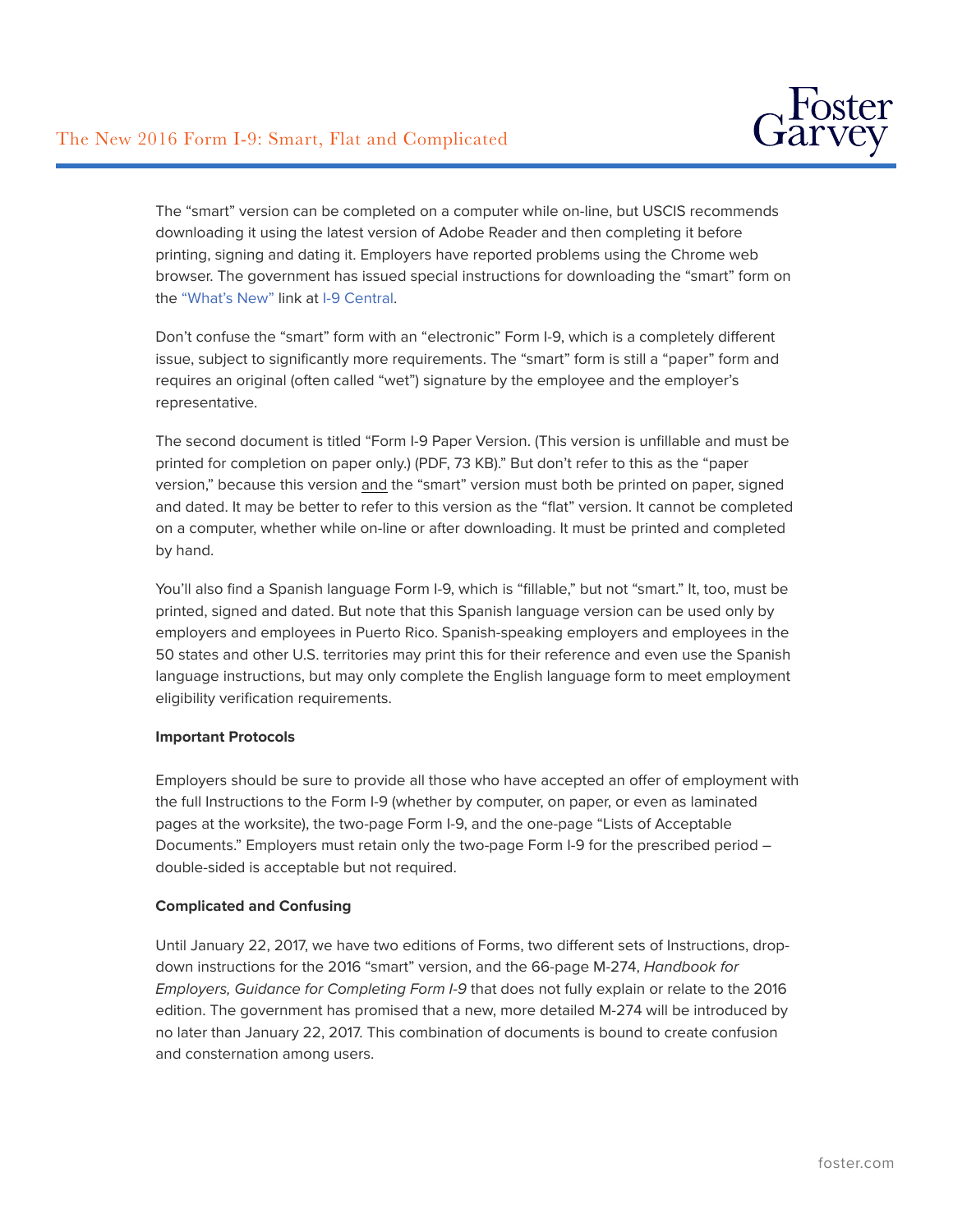

While many employers might prefer to use the "smart" form for both completion of Sections 1 and 2, the reality is that many newly hired employees may not have access to a computer, requiring them to use the "flat" version, which eliminates the benefits of the drop-down menus and instructions. Employers should be aware that the Instructions provide that employers are "responsible for ensuring all parts of Form I-9 are properly completed" and are "subject to penalties under federal law if the form is not completed correctly." Employers should carefully review Section 1 to be certain that it has been properly completed before proceeding to prepare Section 2.

What should an employer look for in Section 1, whether in "smart" or "flat" format?

- Almost all fields must have some information.
	- "N/A" must be used if the field has no information, including the optional fields "Employee's E-mail Address" and "Employee's Telephone Number."
	- "U.S. Social Security Number" is optional also, unless the employer is enrolled in the E-Verify program.
- In the four citizenship/immigration attestation boxes, the third box (lawful permanent resident) distinguishes between "A" numbers and "USCIS" numbers, and the fourth box (alien authorized to work) now separates some previously combined notation requirements.
- The employee must indicate whether a "Preparer and/or Translator" was used.
	- This section is *after* the employee's signature and date, so don't let the employee forget it.
- Far more detailed requirements are now in place for preparers or translators.

If the employee completed Section 1 of the "smart" form on the employer's computer, the employer's representative will find that several portions of Section 2 will have been automatically filled with information. If the employee did *not* complete Section 1 on the same computer, the only way for the employer to gain access to all of the information available in Section 2's "smart" form drop-down menus is to first complete "Employee Info from Section 1" at the top of page 2, including the number  $(1 - 4)$  from the "Citizenship/Immigration Status" fields completed by the employee in Section 1.

Section 2 is too complicated to also explain in this short blog. Suffice it to say that the "smart" form does a good job of preventing "over-documentation;" when an employer improperly notes information in Sections A and Section B and/or Section C. The "smart" form automatically populates "N/A" in the fields that shouldn't be completed.